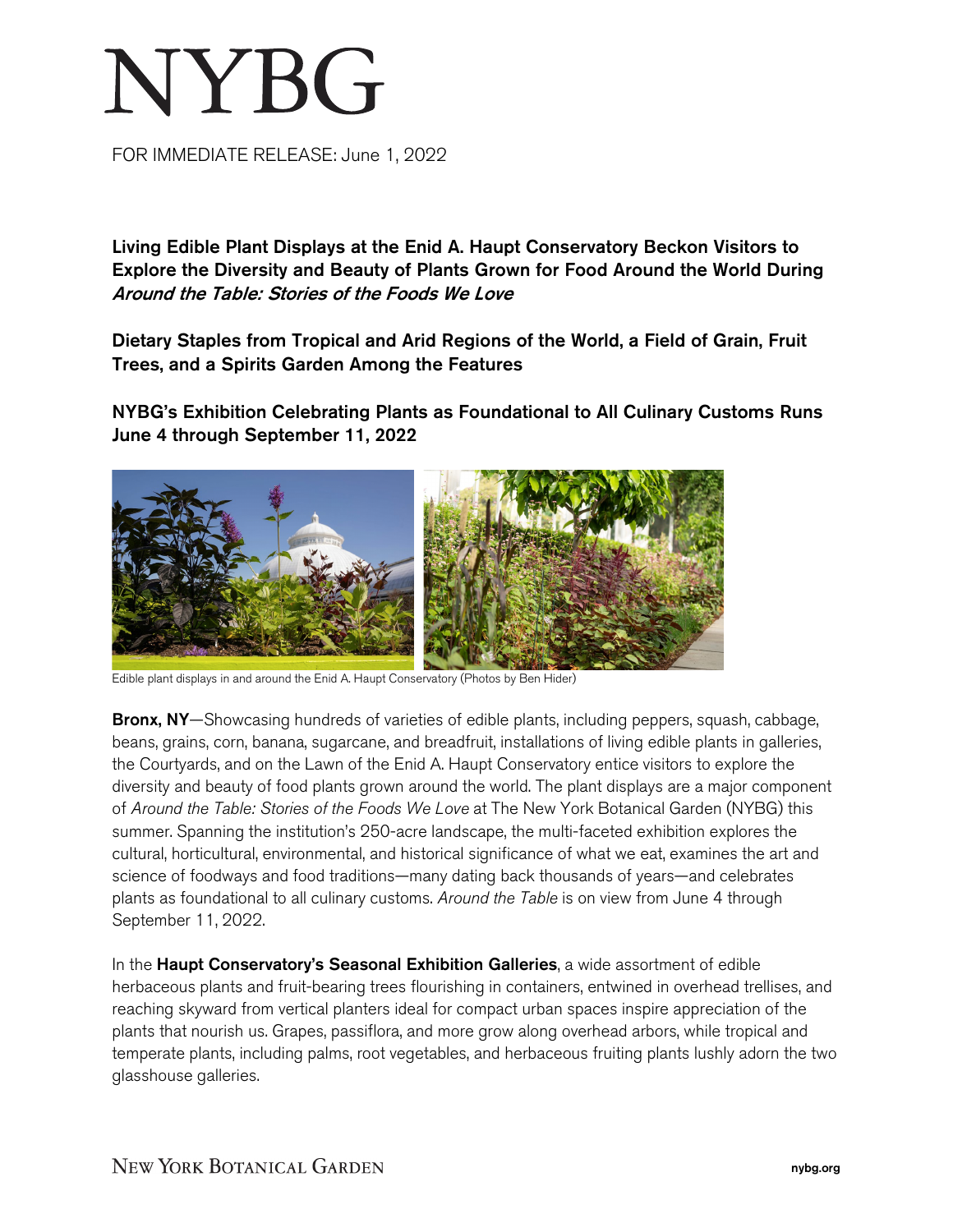The Conservatory Courtyards offer an array of familiar and surprising edible plants from across the globe. The Hardy Courtyard features dietary staples of the world's tropical regions, including rice, taro, and banana; grapes, olives, and other Mediterranean region plants; and crops suited to arid climates such as figs, citrus, and pearl millet. In the **Tropical Courtyard**, peppers, tomatoes, and other nightshades; a gourd trellis; and a spirits garden showcasing plants used in the creation of beer, wine, and liquors round out this diverse display.

A portion of the Botanical Garden's **Conservatory Lawn** is transformed into an undulating field of dwarf sorghum and barley, traditional grains well-suited to NYBG's climate, allowing observation of the sowing, nurturing, harvesting, and replanting processes of these foundational food plants over the course of the exhibition.

In addition to the Conservatory's expansive edible plant displays, *Around the Table* offers an African American Garden curated by Dr. Jessica B. Harris, the leading scholar of foods of the African Diaspora; the work of contemporary artist Lina Puerta; displays highlighting the art and science of edible plants and plant-based cookbooks; and 30 tables designed by Bronx-based artists. Programming for all ages includes "Around the Kids' Table" in the Everett Children's Adventure Garden, Wellness Wednesdays with the NYBG Farmers Market, weekend celebrations, and more. The exhibition provides opportunities to discover the diversity and beauty of plants that are grown for cuisine around the world, to uncover the botanical origins of the foods people think they know, and to cultivate deeper understanding of the environmental and social impacts of food choices.

For more information or to purchase tickets for *Around the Table: Stories of the Foods We Love*, please visit [https://www.nybg.org/event/around-the-table-stories-of-the-foods-we-love/.](https://www.nybg.org/event/around-the-table-stories-of-the-foods-we-love/)

Around the Table: Stories of the Foods We Love is presented by:

*Major Support:* Cornell Douglas Foundation

*Additional Support:* Mellon Foundation EHA Foundation The Milton and Sally Avery Arts Foundation

*Digital experience provided by:* Bloomberg Philanthropies

LuESTHER T. MERTZ CHARITABLE TRUST: Providing leadership support for year-round programming at NYBG

Exhibitions in the Enid A. Haupt Conservatory are made possible by the Estate of Enid A. Haupt.

Exhibitions in the Arthur and Janet Ross Gallery are made possible by the Arthur and Janet Ross Fund.

###

The New York Botanical Garden is located at 2900 Southern Boulevard, Bronx, New York 10458. For more information, visit [nybg.org](https://www.nybg.org/)